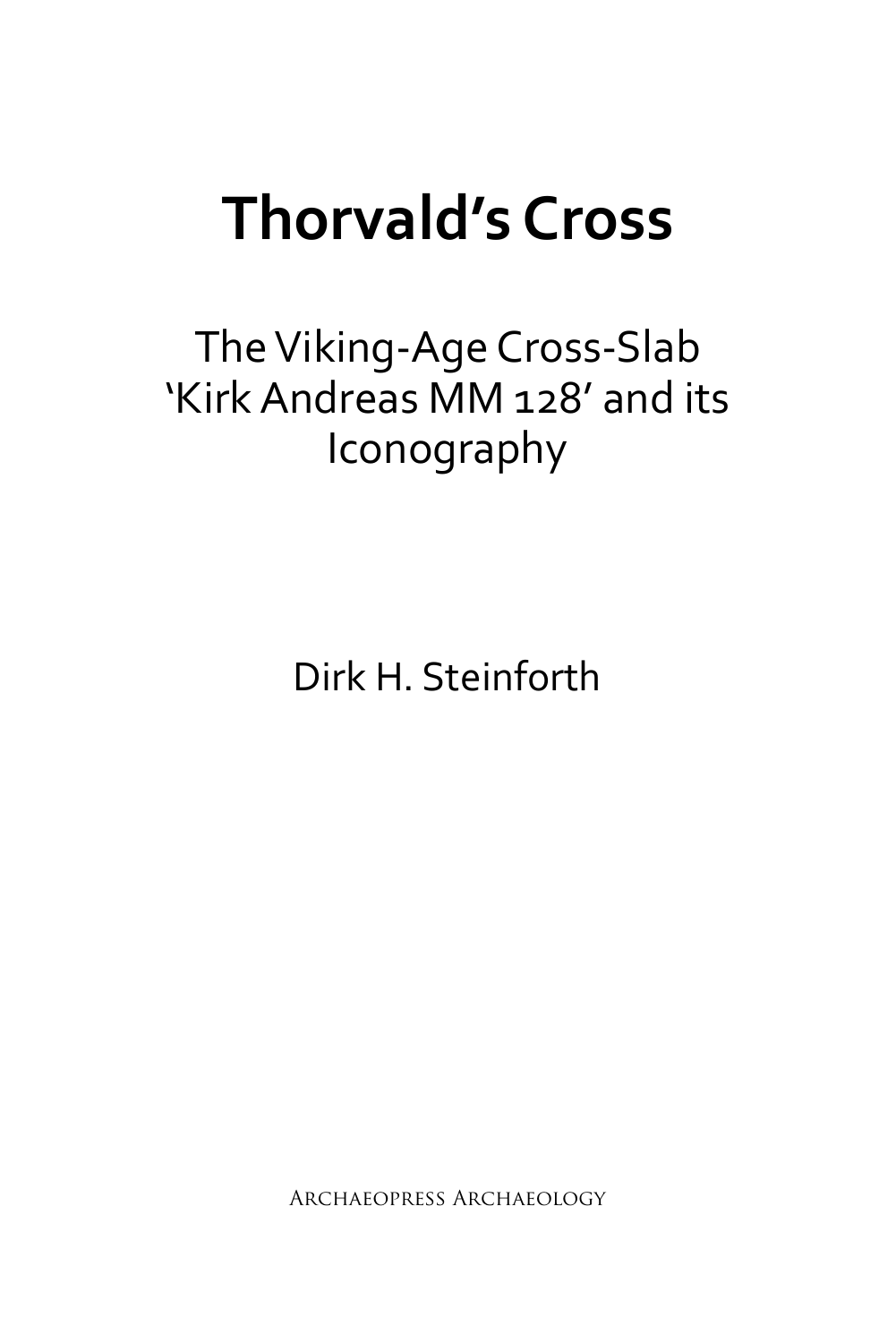

Archaeopress Publishing Ltd Summertown Pavilion 18-24 Middle Way Summertown Oxford OX2 7LG [www.archaeopress.com](http://www.archaeopress.com)

ISBN 978-1-78969-855-8 ISBN 978-1-78969-856-5 (e-Pdf)

© Dirk H. Steinforth and Archaeopress 2021

All rights reserved. No part of this book may be reproduced, or transmitted, in any form or by any means, electronic, mechanical, photocopying or otherwise, without the prior written permission of the copyright owners.

This book is available direct from Archaeopress or from our website [www.archaeopress.com](http://www.archaeopress.com)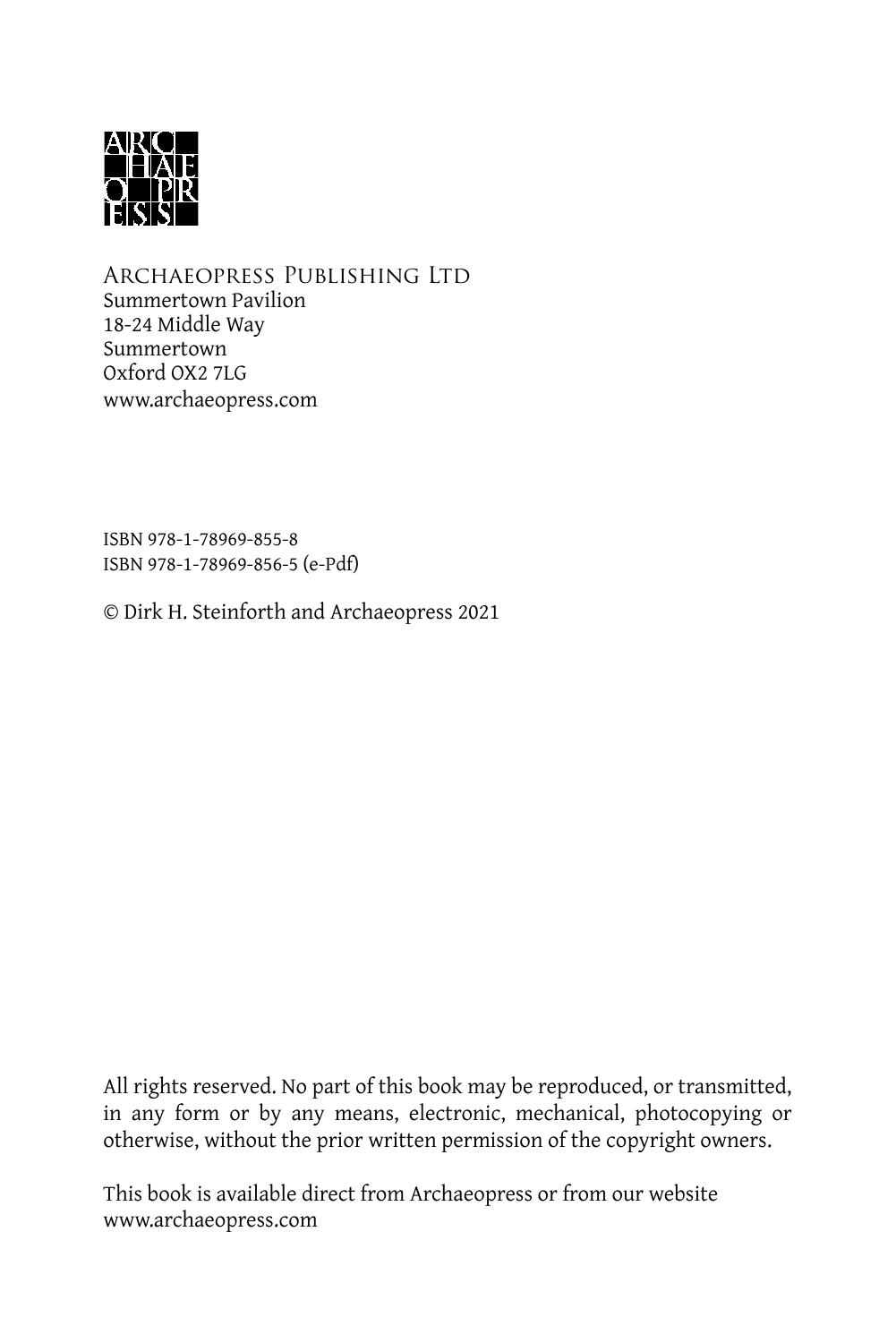*To my father, Harm Steinforth*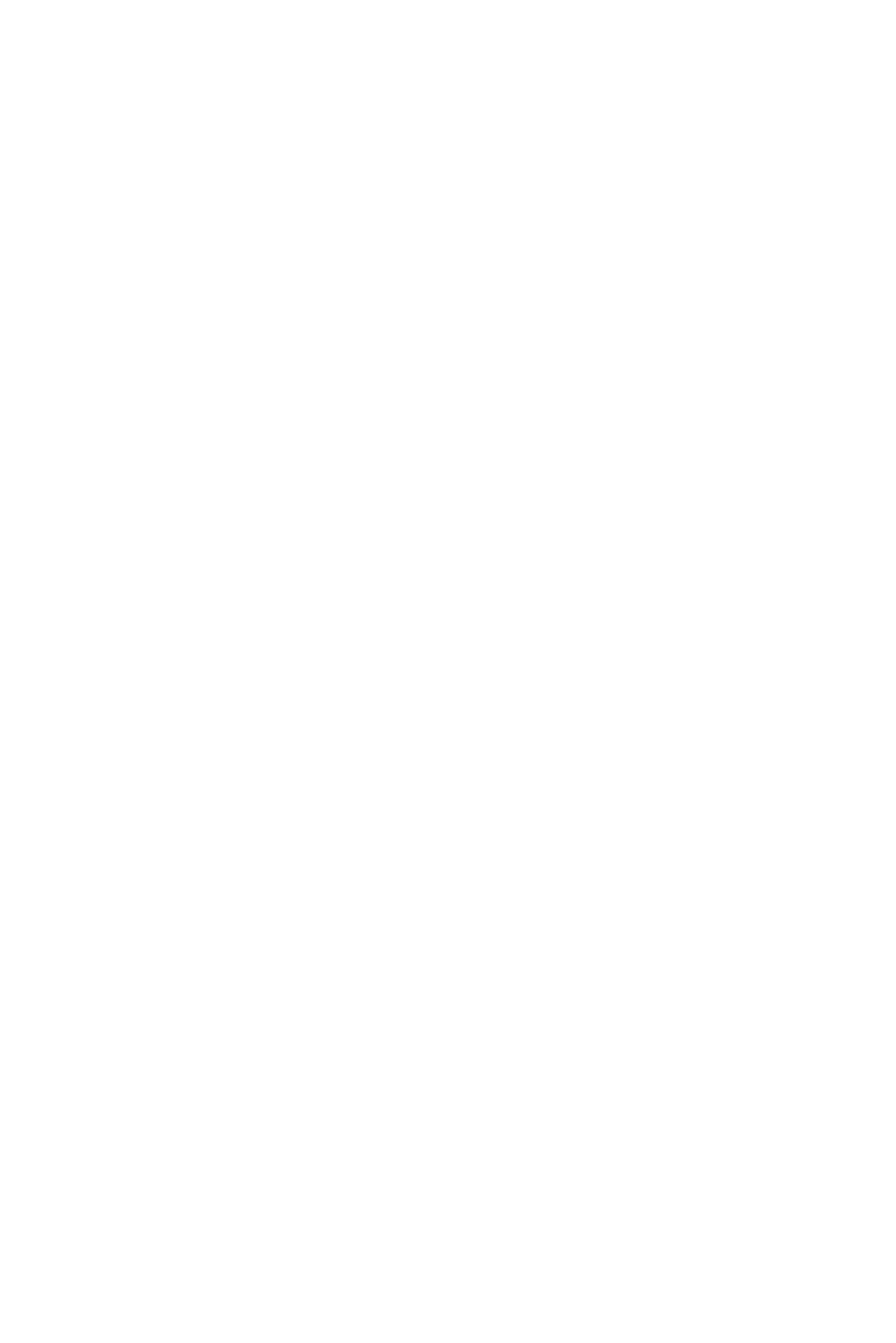### Contents

| 'Thorvald's Cross': the fragment Kirk Andreas MM 128  13                 |  |
|--------------------------------------------------------------------------|--|
|                                                                          |  |
|                                                                          |  |
|                                                                          |  |
| The iconography of the two faces of Thorvald's Cross 26                  |  |
|                                                                          |  |
| Interpretation 1: God fishing for the Leviathan/Christ fishing for       |  |
|                                                                          |  |
| Interpretation 2: Þórr fishing for the Midgard-Serpent 29                |  |
|                                                                          |  |
|                                                                          |  |
|                                                                          |  |
| Interpretation 1: The corpse of a slain warrior being savaged by         |  |
|                                                                          |  |
| Interpretation 2: Óðinn being killed by the Fenris-Wolf  44              |  |
|                                                                          |  |
| Interpretation 4: Christ overcomes the hound of Hell  48                 |  |
|                                                                          |  |
|                                                                          |  |
|                                                                          |  |
|                                                                          |  |
| Combination 2: Víðarr's victory and Christ's triumph 59                  |  |
| Combination 3: Óðinn's fall and Víðarr's victory and Christ's triumph 63 |  |
|                                                                          |  |
|                                                                          |  |
|                                                                          |  |
|                                                                          |  |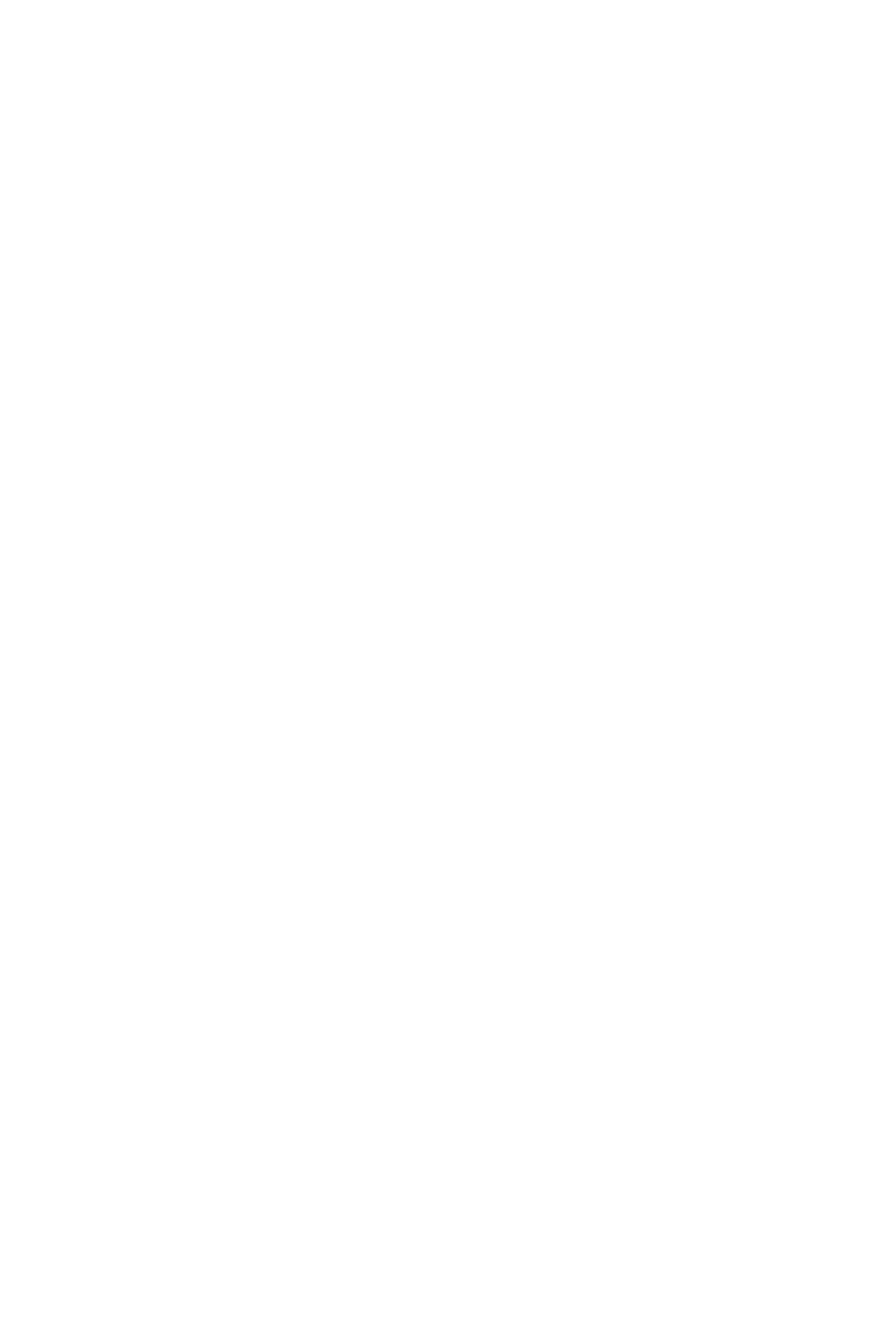#### Introduction

The Isle of Man is justly famous for its Manx Crosses, a magnificent collection of medieval gravestones. Often decorated with scenes of humans and animals and intricately carved interlace as well as inscribed with runic texts, the stones from the Viking Age provide a unique glimpse into the spiritual world of medieval society on the Island between paganism and Christianity.

The most intriguing of them all is 'Thorvald's Cross' or 'Kirk Andreas MM 128', a fragmentary mid-10th-century cross-slab in the parish church of the village of Andreas, in the north of the Isle of Man. Featuring dramatic scenes of both pagan Norse and Christian imagery, juxtaposed back to back, in well-cut bas-relief, it has invited several differing interpretations; most frequently, the death of the Norse chief god Óðinn by the demonic wolf Fenrir on one face, and the triumphant Christ walking over the poisonous serpents on the other. Together, both scenes are considered to signify the victory of Christianity over heathenism. Other opinions, however, have been put forward that deserve closer attention.



FIGURE 1: COLLECTION OF MANX CROSSES IN ST ANDREW'S CHURCH, ANDREAS, ISLE OF MAN (JULY 2017). (PHOTO BY THE AUTHOR, REPRODUCED COURTESY OF THE RECTORS AND WARDENS OF ST ANDREW'S CHURCH, ANDREAS, ISLE OF MAN)

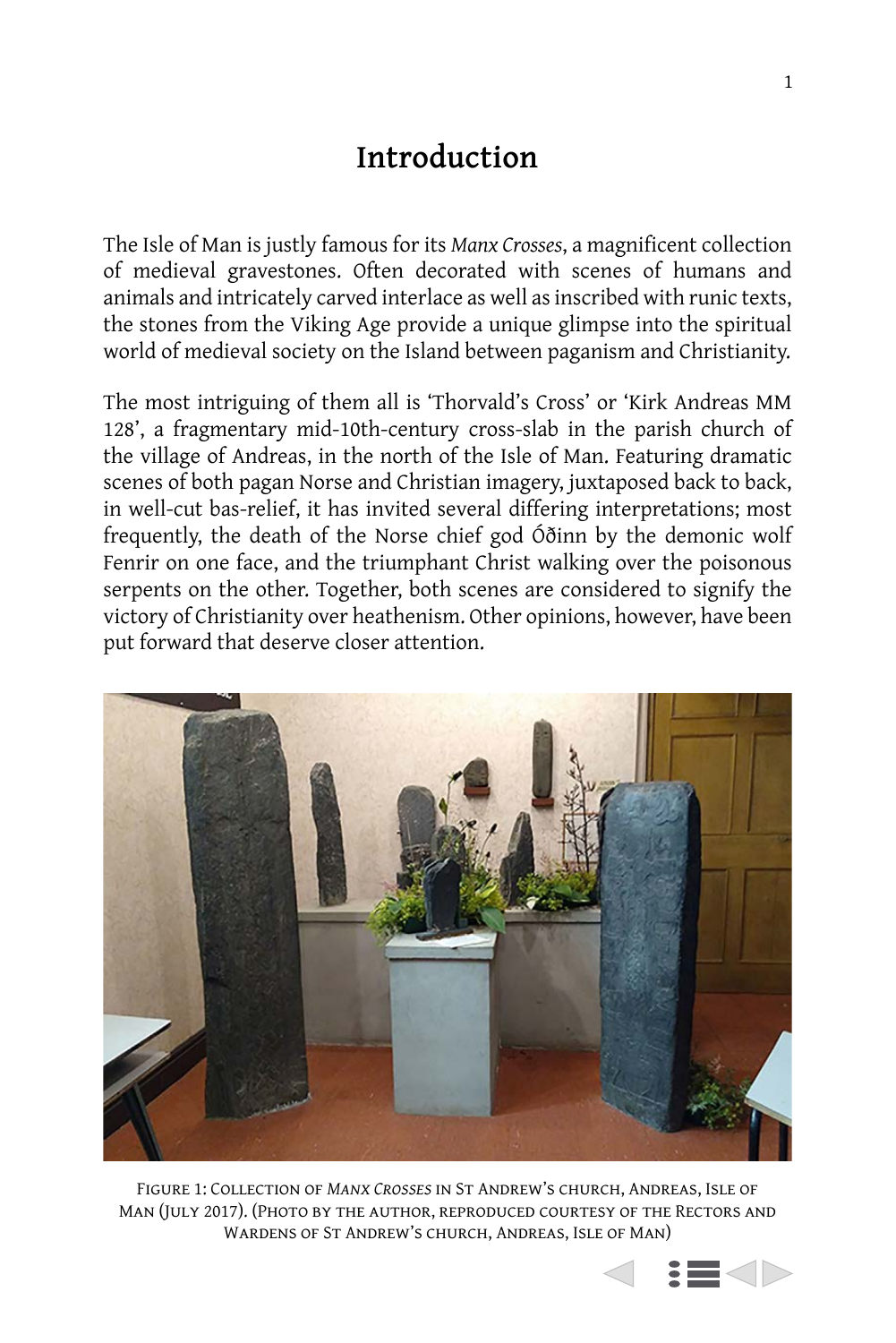This volume describes the details of the carvings, discusses plausible (and some not so plausible) suggestions and considers the images of MM 128 and their elements in their spiritual, cultural, and chronological context. It presents a hypothesis of its own as to how to interpret this remarkable monument, arguing that religious confrontation was not its original purpose. Instead, it claims that both faces of 'Thorvald's Cross' convey a common, much more subtle and comforting Christian message.

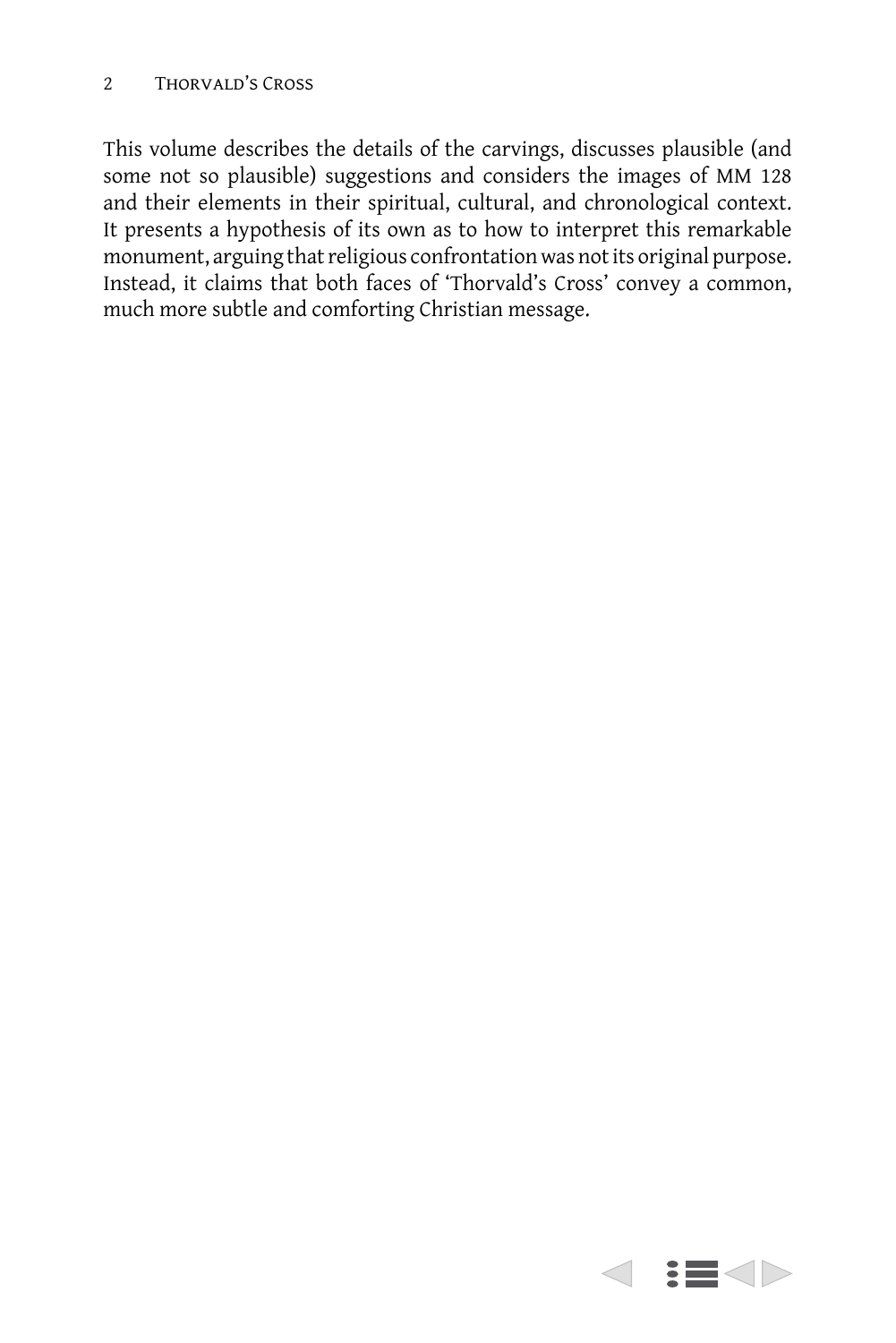#### **Background**

The Isle of Man – a small island in the middle of the Irish Sea, between England and Ireland, Scotland and Wales – boasts a rich archaeological heritage. Since the Stone Age, humans have lived here and left their mark in the Island's cultural landscape, in the shape of grave mounds, settlement sites, or stone and metal artefacts. On the eve of the Viking Age, its inhabitants were a Celtic people with close links to their Irish and Welsh neighbours. They were Christians since the days of Saint Patrick (mid/late 5th century), built churches and monasteries, and buried their dead in cemeteries. According to their customs, no grave-goods were given into the burials, but occasionally, they erected simple gravestones marked with crosses over the graves.<sup>1</sup>

In the year AD 798, so the Irish chronicles indicate, Vikings from Scandinavia entered the Irish Sea for the first time – a date that marks the beginning of a long period of raiding and warfare along the surrounding coasts. Eventually, in the middle of the 9th century, Vikings settled down permanently in Ireland, founding their own towns and kingdoms, such as in Dublin, and in about 870, the Vikings of Dublin also conquered the Isle of Man.<sup>2</sup> They introduced a material and spiritual culture very different from that of the native population. The Norse settlers were predominantly pagan and followed their old burial-customs, furnishing the dead with all the necessary equipment for a life after death: weapons, riding-equipment, tools, jewellery and commodities, and occasionally large ships were provided as well as animals and even humans specifically sacrificed to accompany the deceased to the mythical realms of the dead, such as Valholl (Valhalla), home of Óðinn (Odin), in the gods' kingdom of Asgard. Great barrows were erected over the graves, often on top of hills and ridges, for everyone to see from far away.<sup>3</sup>

In time, the two ethnic groups came to terms with each other. The newcomers assumed political and social dominance in the Island, but gradually adopted the material culture of the locals. While some Vikings held on to their old gods, others married local Christian women and were baptised, which brought on a phase of religious re-orientation and syncretism. Eventually, the Christian faith of the native Manx prevailed, and by about 960, the Norse had embraced the customs of the new religion, including burial in church cemeteries and in simple flat-graves without any objects at all. But



 $1$  See Steinforth 2015b, 36-56, 97-111.

૮ See Steinforth 2015b; 2015c; 2018; cf. Fell *et al.* 1983; Wilson 2008.

<sup>&</sup>lt;sup>3</sup> Steinforth 2015a; 2015b, 157-246; Wilson 2008, 26-56.